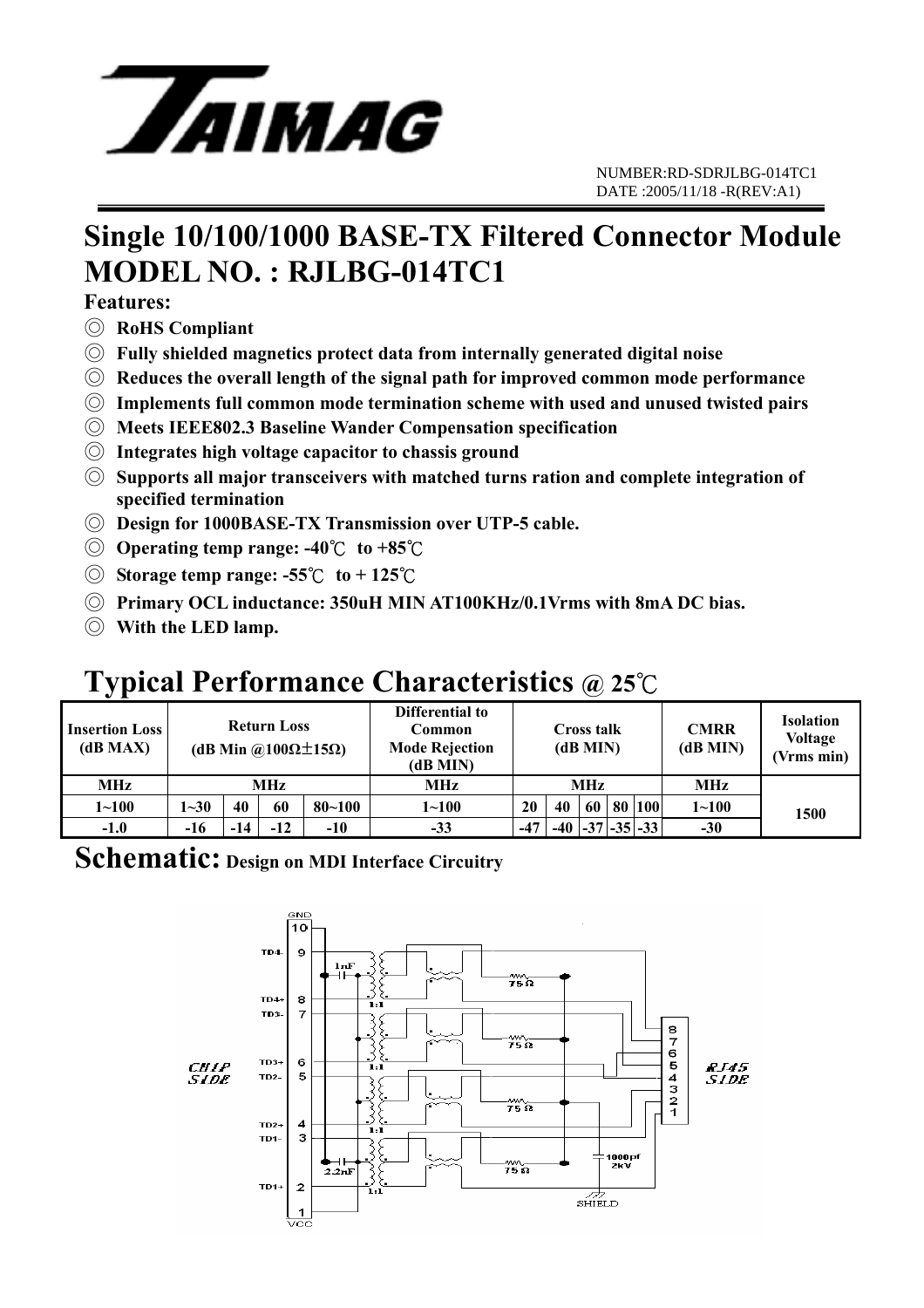

# **MODEL NO. : RJLBG-014TC1**

**Dimension:** mm TOLERANCE:±0.15 (Unless otherwise specified )







RECOMMENDED P.C.B LAYOUT



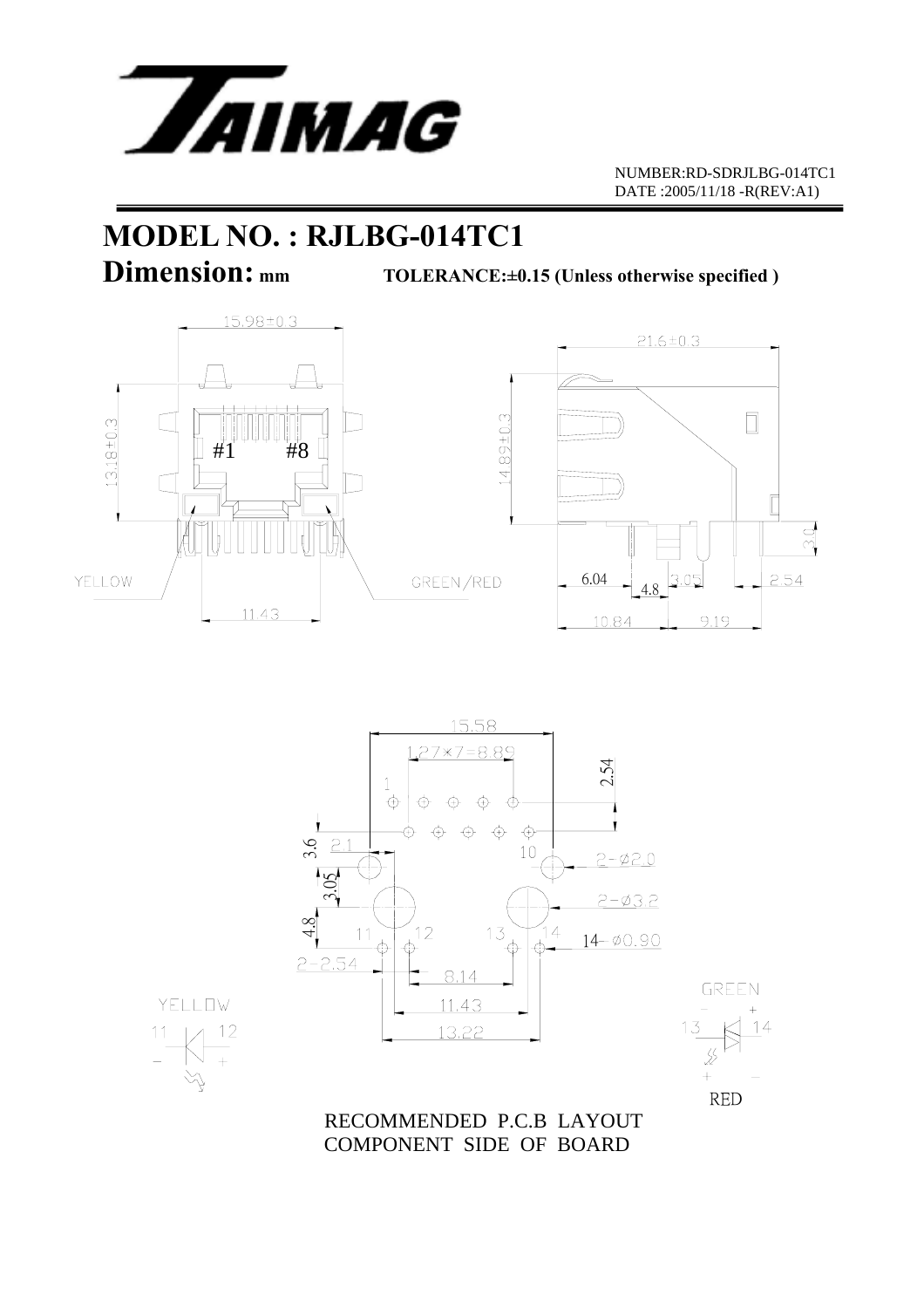

# **MODEL NO. : RJLBG-014TC1 Ordering Information**



### **Requirements**:

| Requirements .                                                                |
|-------------------------------------------------------------------------------|
| 1. Design and Construction                                                    |
| Product shall be of design, construction and physical dimensions specified on |
| applicable product drawing.                                                   |
| 2. Materials and Finish                                                       |
| A. Contact:                                                                   |
| RJ Contact: Phosphor Bronze, Thickness=0.30mm                                 |
| Finish: Contact Area: $6\mu$ "min. Gold over 50 $\mu$ "min. Nickel            |
| RJ Joint Contact: Brass, Thickness=0.30mm                                     |
| Finish : $80\mu$ "min. Sn over 50 $\mu$ "min. Nickel                          |
| <b>LED Joint Contact: Brass, Thickness=0.50mm</b>                             |
| Finish: $80\mu$ "min. Sn over 50 $\mu$ "min. Nickel                           |
| <b>B. Plastic Part:</b>                                                       |
| (1) Set Housing: Thermoplastic, PBT, Black                                    |
| <b>UL FILE NO.: E107536</b>                                                   |
| <b>Manufacturer: SHIKONG SYNTHETIC FIBERS CORP.</b>                           |
| Grade: E202G30BK                                                              |
| Flame Class: UL 94V-0                                                         |
| (2) Insert: Thermoplastic, PBT, Black                                         |
| <b>UL FILE NO.: E107536</b>                                                   |
| <b>Manufacturer: SHIKONG SYNTHETIC FIBERS CORP.</b>                           |
| Grade: E202G30BK                                                              |
| Flame Class: UL 94V-0                                                         |
| (3) Spacer: Thermoplastic, PBT, Black<br><b>UL FILE NO.: E107536</b>          |
| <b>Manufacturer: SHIKONG SYNTHETIC FIBERS CORP.</b>                           |
| Grade: E202G30BK                                                              |
| Flame Class: UL 94V-0                                                         |
| <b>C. Shield Material:</b>                                                    |
| Cartridge t=0.25mm                                                            |
| $10 \mu$ "-20 $\mu$ " Thick Nickel over Brass                                 |
|                                                                               |
|                                                                               |
|                                                                               |
|                                                                               |
|                                                                               |